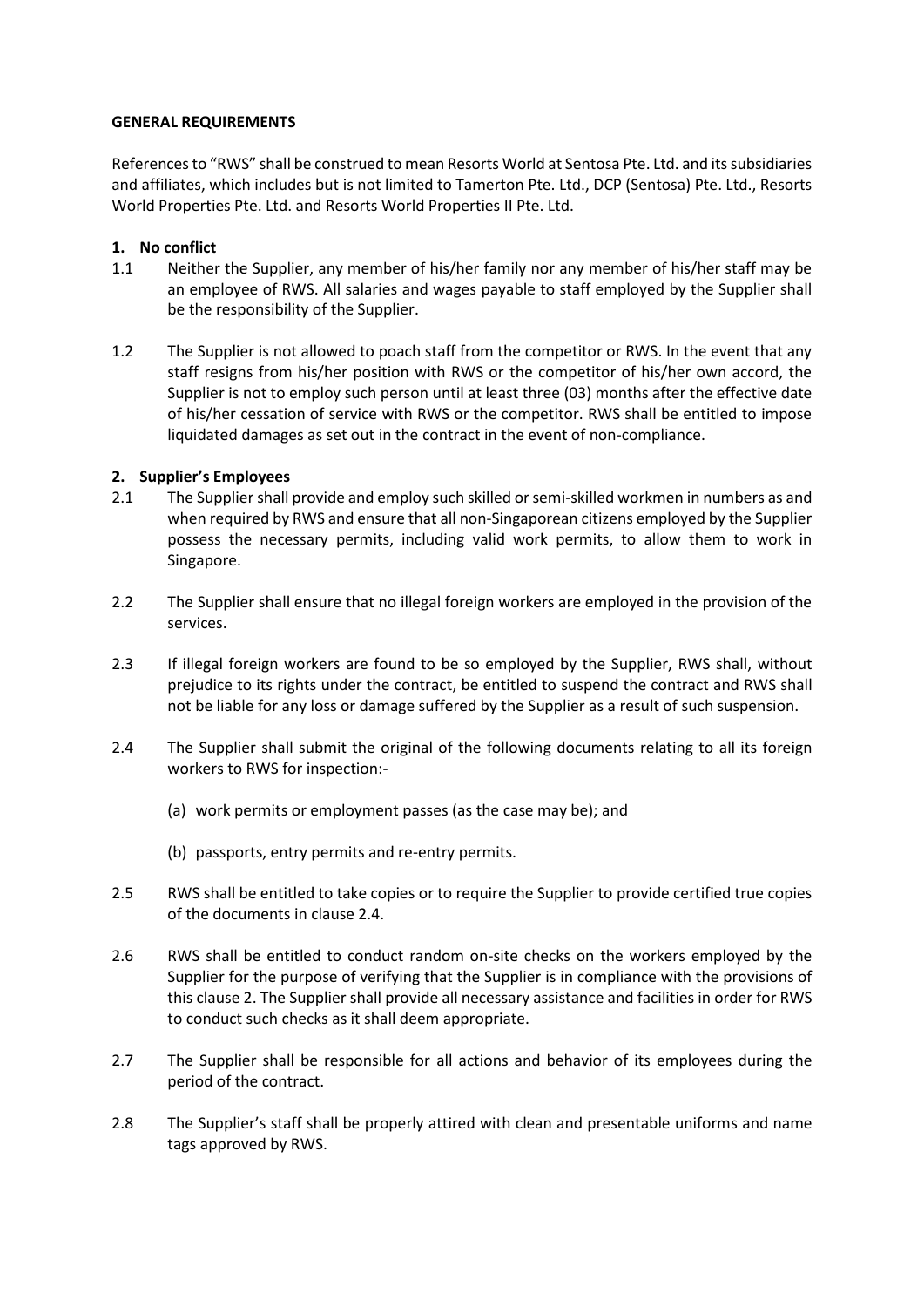- 2.9 For security and operations reasons, the Supplier shall provide RWS with the full particulars of his employees engaged in the contract, i.e.
	- (a) Name and Recent Passport Size Photograph (and alias if any)
	- (b) Address and Office Numbers
	- (c) Email Address
	- (d) Mobile Phone Number
	- (e) Identity Card/Passport Number
	- (f) Citizenship
	- (g) Age and Sex
	- (h) Work Permit Employment Passes (if applicable)
	- (i) Assigned Vehicle Number (if applicable)

The Supplier shall also declare to RWS the names of employees with past criminal and mental records (if any).

- 2.10 The Supplier shall ensure that its employees involved in the contract shall be contactable and available at all times to receive any urgent instructions as per the required service level. On site, supervisors or key communication personnel in charge of maintenance must be given handphones for ease of communication and to receive instructions. The Supplier shall inform RWS or his representatives of any change in contact numbers. The notice shall be given at least 1 day in advance.
- 2.11 The Supplier shall ensure that its employees involved in the contract are medically examined at regular intervals and are medically fit and not suffering from any illness or disease. RWS shall have the right to require the Supplier to remove from his/her employment any staff that are medically unfit. Any person so removed from the work shall be replaced immediately by a competent substitute approved by RWS. The Supplier shall indemnify RWS and RWS against any claim by such employee or workmen arising from such removal.
- 2.12 The Supplier shall ensure that its employees are:-
	- (a) medically examined at regular intervals;
	- (b) medically fit and not suffering from any illness or infectious disease (e.g. SARS, Bird flu, Covid-19, typical or Atypical pneumonia, etc);
	- (c) inoculated, vaccinated and medically examined whenever required by the RWS and/or the relevant authorities;
	- (d) not having fever of 37.5 Degrees Celsius and above when inside RWS;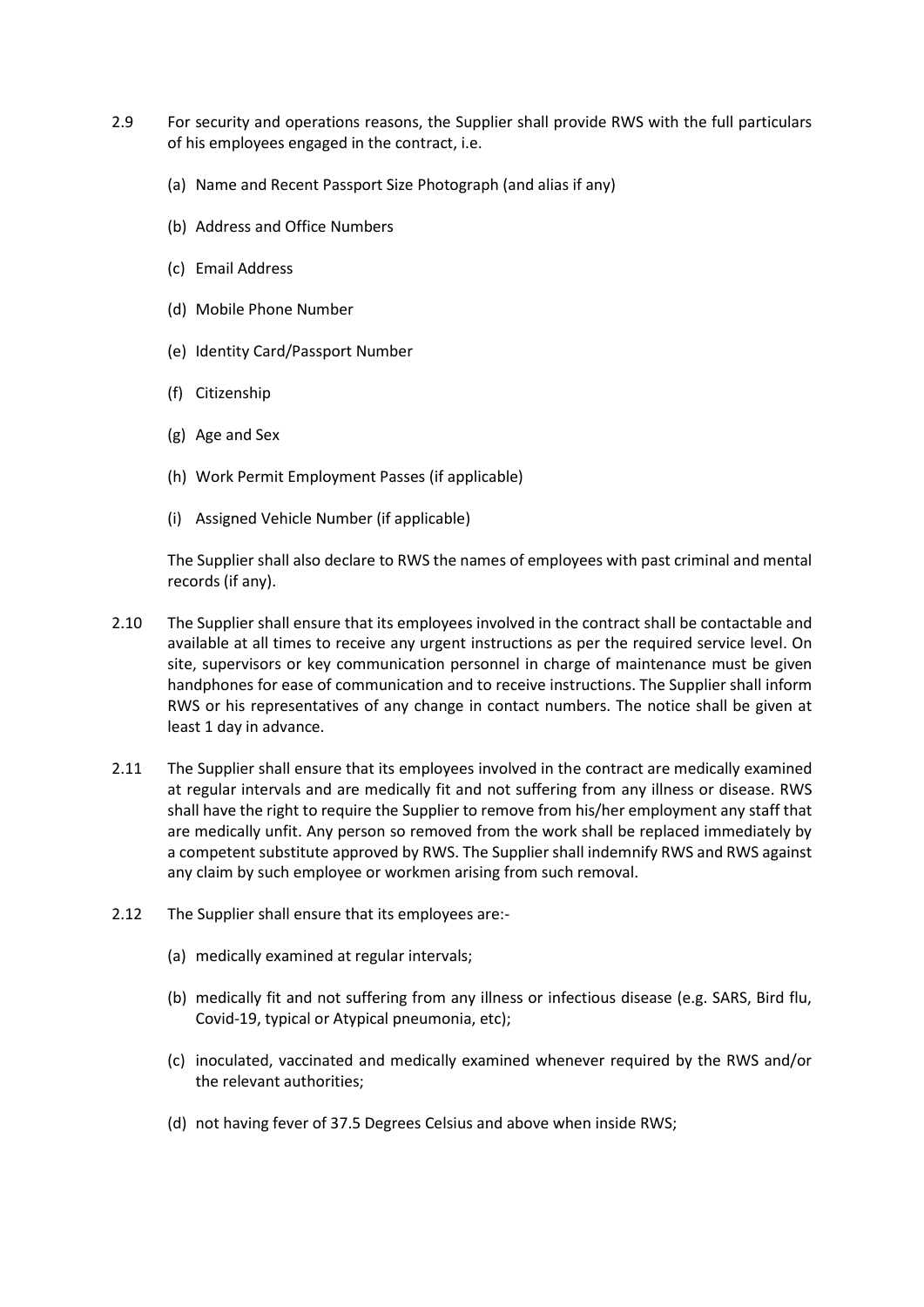- (e) take and declare their temperature to RWS as many times whenever required by RWS; and
- (f) declare their travel and medical history to RWS regularly whenever required by RWS.
- 2.13 RWS shall be entitled to require the Supplier to remove forthwith from the areas any person employed by the Supplier, who in the opinion of RWS has misconducted himself/herself, or is incompetent or negligent in the proper performance of his/her duties or whose employment is otherwise considered by RWS to be undesirable. Any person so removed from work shall be replaced immediately by a competent substitute approved by RWS.
- 2.14 The Supplier's workmen must comply strictly with the instructions and directions given by RWS or its representative.
- 2.15 The Supplier's drivers are to comply with the speed limit within RWS' premises.
- 2.16 The Supplier's drivers shall comply with RWS or LTA traffic rules and regulations.
- 2.17 The Supplier's drivers shall not tailgate other vehicles.
- 2.18 The Supplier's drivers shall not hit the car park barrier system.
- 2.19 The Supplier must ensure that their employees do not abuse the facilities of RWS. Examples of such abuses include:
	- (a) Illegal dumping, e.g. leaving litterbags at common corridors, staircases, lift lobbies, etc
	- (b) Sleeping or resting along corridors or other circulation space
	- (c) Resting, eating or listening to music along corridors or other circulation space
	- (d) Placing personal belongings at unauthorized spaces
	- (e) Gambling, giving of loans ("loan-sharking"), soliciting of money or operating tontine
	- (f) Misuse of RWS's resources e.g. failure to turn off water taps, electrical switches, etc
	- (g) Staying/Sleeping overnight at premises
- 2.20 Smoking is strictly prohibited on premises except at designated smoking area. Liquidated damages or Enforcement charges will be imposed on any Supplier workers/Supervisors etc caught for not observing this No smoking rule.
- 2.21 RWS shall have the right to instruct the Supplier to remove any of his staff, workers, servants or agents and his sub-Suppliers, their servants or agents, who in the opinion of RWS is considered to be undesirable or unfit for employment. Any person so removed from the work shall be replaced immediately by a competent substitute approved by RWS. The Supplier shall indemnify RWS and RWS against any claim by such employee or workmen arising from such removal.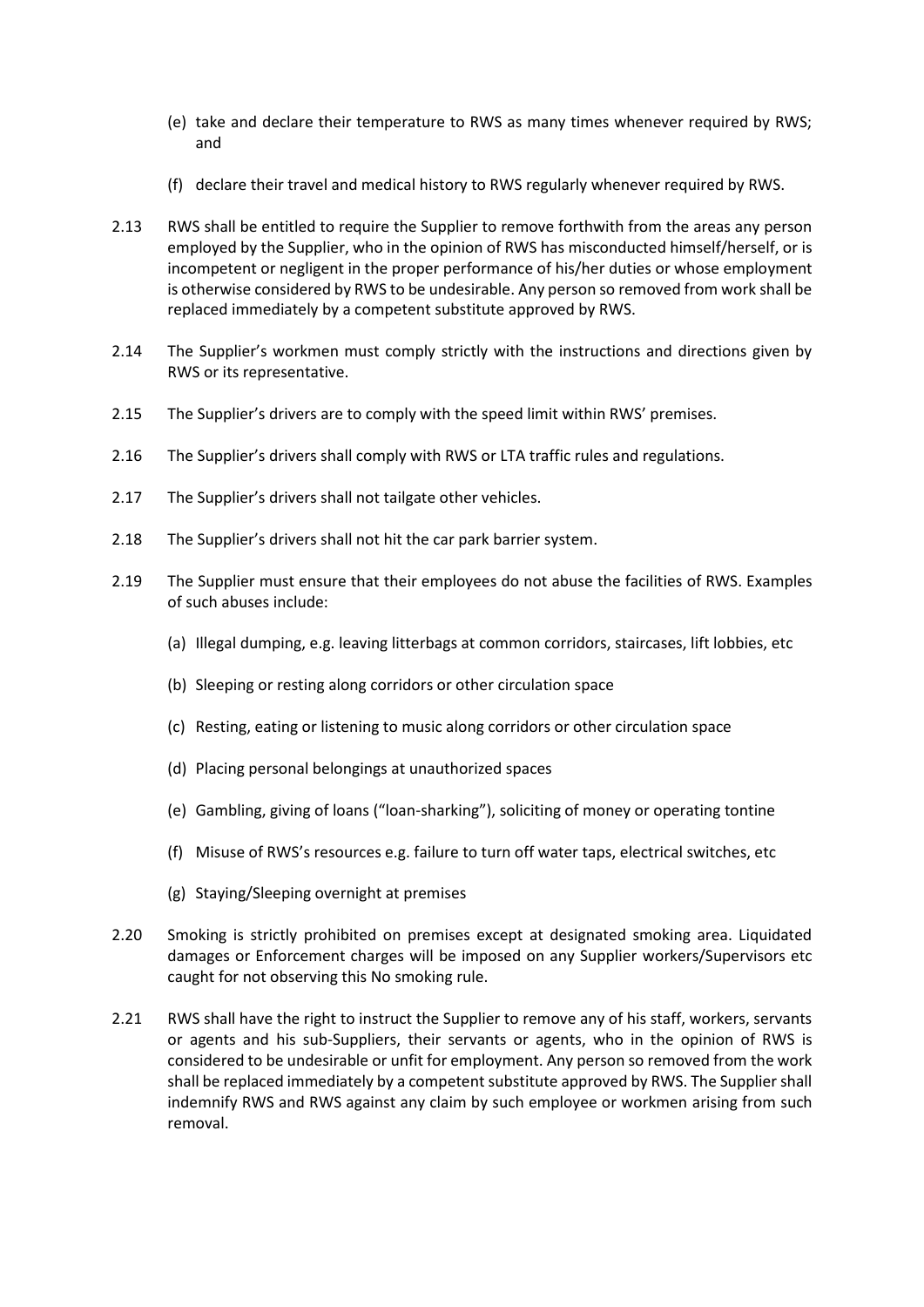### **3. Services**

- 3.1 The Supplier shall perform and provide the services in accordance with the provisions of the tender document/invitation or request for quotations and all related documents, including in particular, these general requirements, the Instructions to Supplier, the Form of Tender and the Conditions of Contract to the satisfaction of RWS. The Supplier may propose after the award of the contract, a written service level agreement to prevent disputes on meaning of "satisfaction".
- 3.2 The Supplier is obliged to provide any other related services/equipment which are necessary for the carrying out of the Services other than the requirements specified in the Specifications, when requested by RWS.
- 3.3 The Supplier is also obliged to provide its full assistance and cooperation to any other Suppliers providing other related services or works affected by the contract.

### **4. Contract Sum**

4.1 The Supplier shall be deemed to have visited, inspected and examined all loading and unloading places of RWS and has satisfied himself as to the local conditions, the accessibility (e.g. proliferation of staircases and lack of lifts), the full extent and the character of the work, the supply and conditions affecting labour and materials, the transportation of labour, equipment, etc and the executive of the works generally, as no claim on ground of want to knowledge in this respect shall be entertained.

### **5. Equipment**

- 5.1 The Supplier will provide equipment which is the best of its respective kind available and the Supplier will be responsible for proper carrying out of the Services.
- 5.2 The equipment to be supplied must be in good working condition and trouble-free to ensure works are not unnecessarily delayed. In the event the equipment breaks down midway while work is still in progress, the time taken to repair it will be deducted from the actual time the works are completed. The breakdown equipment should also be replaced within one hour by similar equipment in good working condition to ensure smooth completion of works.

# **6. Service Quality**

# 6.1 Service

- (a) It is the Supplier's responsibility to provide good quality services to the satisfaction of RWS in accordance with RWS' standards and practices as may be amended from time to time.
- (b) Performance of the Services shall be affected by the Supplier by the Performance Date and in the manner specified in the contract. The Supplier shall comply with any special instructions from RWS regarding the safe transit, storage, delivery and arrangements of the stores items. In the event when such special instructions are not specified as part of the tendering process, and resulted in additional costs, which may be reasonably incurred by the Supplier in complying with such new special instructions. Suppliers may appeal to RWS and with RWS expressed agreement to make changes to the contract sum.
- (c) RWS shall liaise with the Supplier supervisor directly via telephone, or email.